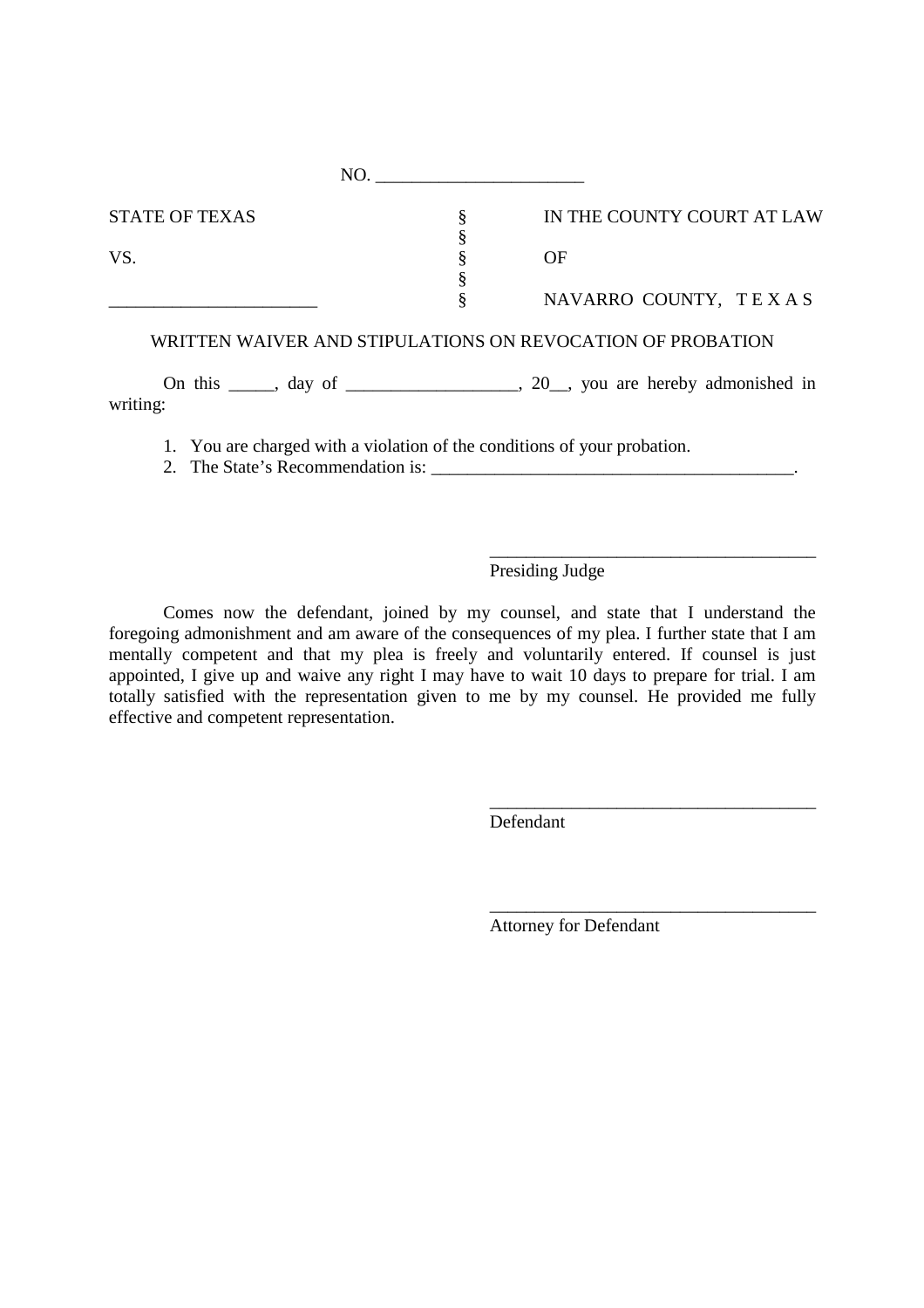## JUDICIAL CONFESSION

I swear my true name is \_\_\_\_\_\_\_\_\_\_\_\_\_\_\_\_\_\_\_\_\_\_\_\_\_\_\_\_\_. I further state that I have read the Petition to Revoke Probation filed in this case and that I committed each and every allegation it contains. I swear to all of the foregoing and I further swear that all testimony I give in the case will be the truth, the whole truth and nothing but the truth, so help me God.

Defendant

Sworn to and subscribed to before me on this \_\_\_\_\_ day of \_\_\_\_\_\_\_\_\_\_\_\_\_\_\_\_, 20\_\_.

> \_\_\_\_\_\_\_\_\_\_\_\_\_\_\_\_\_\_\_\_\_\_\_\_\_\_\_\_\_\_\_\_\_\_\_\_ District Clerk Navarro County, Texas

\_\_\_\_\_\_\_\_\_\_\_\_\_\_\_\_\_\_\_\_\_\_\_\_\_\_\_\_\_\_\_\_\_\_\_\_

## WAIVER OF RIGHT OF APPEAL

I understand that I have the legal right to appeal this conviction to the  $10<sup>th</sup>$  Court of Appeals of Texas and also the right to be represented on appeal by an attorney of my own choice or if I am too poor to pay for an attorney or for the record for appeal, the Court will provide an attorney and a record at no expense to me.

With full understanding of the above, I state that I do not desire to appeal and accept as final judgment of conviction and sentence herein and also expressly waive the filing of a motion for new trial as well as any motion in arrest of judgment.

Defendant

Attorney for Defendant

\_\_\_\_\_\_\_\_\_\_\_\_\_\_\_\_\_\_\_\_\_\_\_\_\_\_\_\_\_\_\_\_\_\_\_\_

\_\_\_\_\_\_\_\_\_\_\_\_\_\_\_\_\_\_\_\_\_\_\_\_\_\_\_\_\_\_\_\_\_\_\_\_